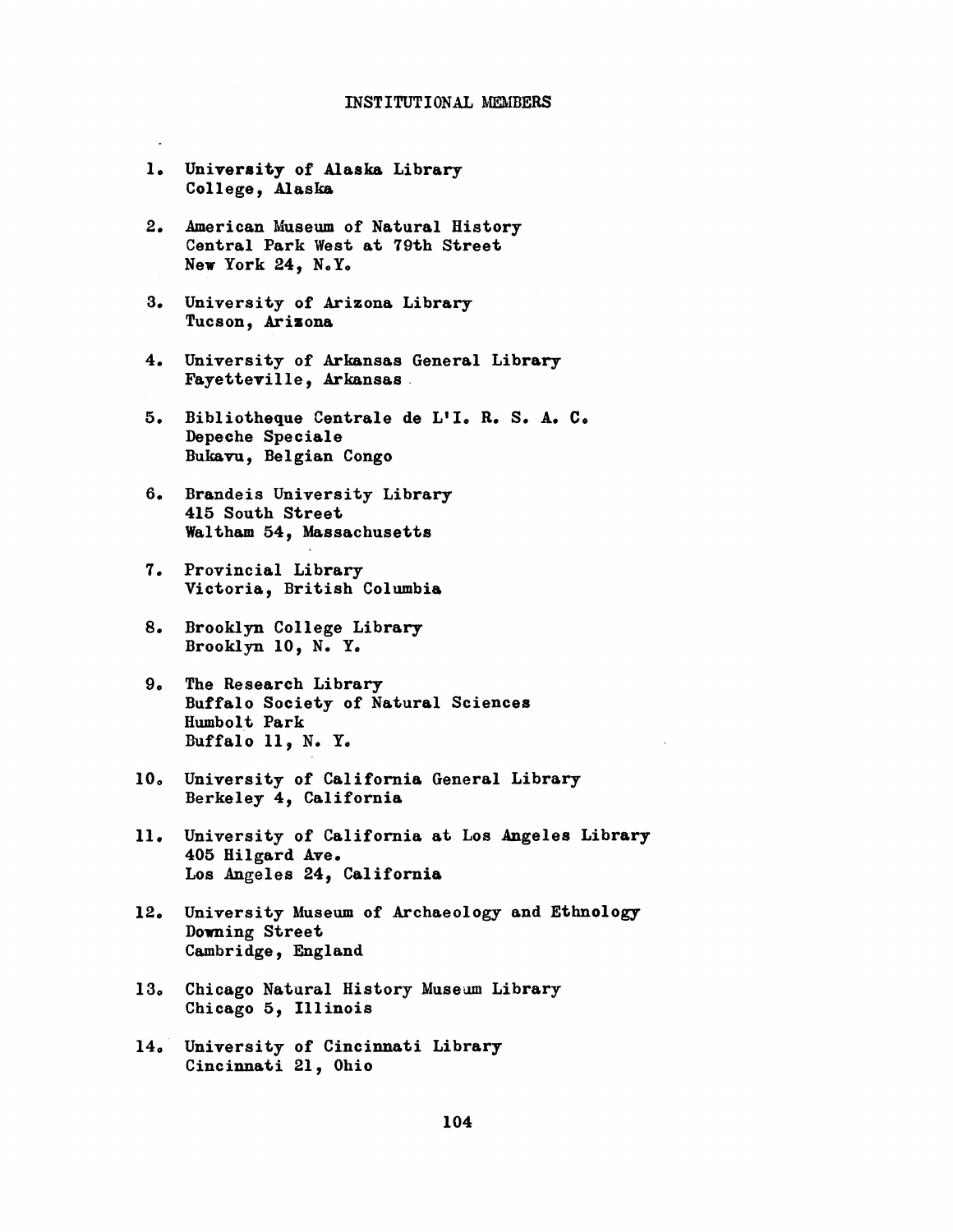- 15. Cleveland Public Library 325 Superior Ave. Cleveland 14, Ohio
- 16. University of Colorado Libraries Boulder, Colorado
- 17. Columbia University Libraries 535 West 114th Street New York 27, N. Y.
- 18. University of Connecticut Wilbur Cross Library Storrs, Connecticut
- 19. Cornell University Library Ithaca, N. Y.
- 20. University of Denver Mary Reed Library University Park Denver 10, Colorado
- 21. Detroit Public Library 5201 Woodward Ave. Detroit 2, Michigan
- 22. De Wolfe & Fiske Co. 2 Park Street Boston 4, Massachusetts
- 23. Enoch Pratt Free Library 400 Cathedral Street Baltimore 1, Maryland
- 24. Social Relations Library Emerson Hall Harvard University Cambridge 38, Massachusetts
- 25. Indiana University Library Bloomington, Indiana
- 26. Jewish National and University Library P.O. Box 503 Jerusalem, Israel
- 27. The Johns Hopkins University Library Baltimore 18, Maryland
- 28. University of Kansas Library Lawrence, Kansas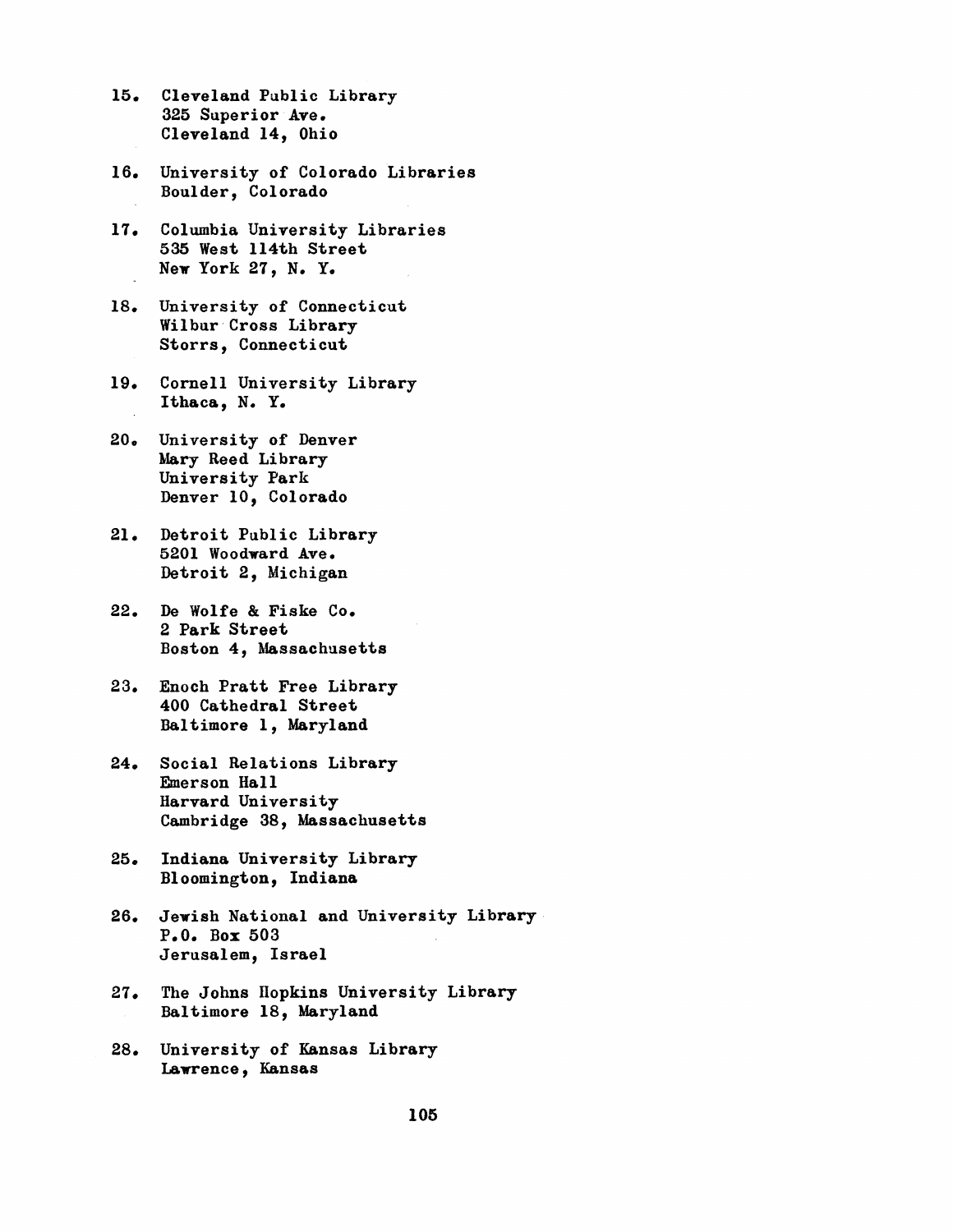- 29. University of Kentucky Library Lexington, Kentucky
- 30. K. Universitets-Bibliotek Uppsala, Sweden
- 31. Lawrence College Library Appleton, Wisconsin
- 32. Long Beach City College Library 4901 E. Carson Long Beach 8, California
- 33. Louisiana State University Library Baton Rouge 3, Louisiana
- 34. University of Michigan General Library Ann Arbor, Michigan
- 35. University of Missouri Libraries Columbia, Missouri
- 36. Museum of the American Indian Heye Foundation Broadway at 155th Street New York 32, N. Y.
- 37. Museum of New Mexico Library P.O. Box 1727 Santa Fe, New Mexico
- 38. University of New Mexico Library Albuquerque, New Mexico
- 39. New York Public Library 5th Avenue and 42nd Street New York 18, N. Y.
- 40. New York University Washington Square Library 100 Washington Square East New York 3, N. Y.
- 41. Northwestern University Library Evanston, Illinois
- 42. University of Oklahoma Library Norman, Oklahoma
- 43. University of Oregon Library Eugene,^ Oregon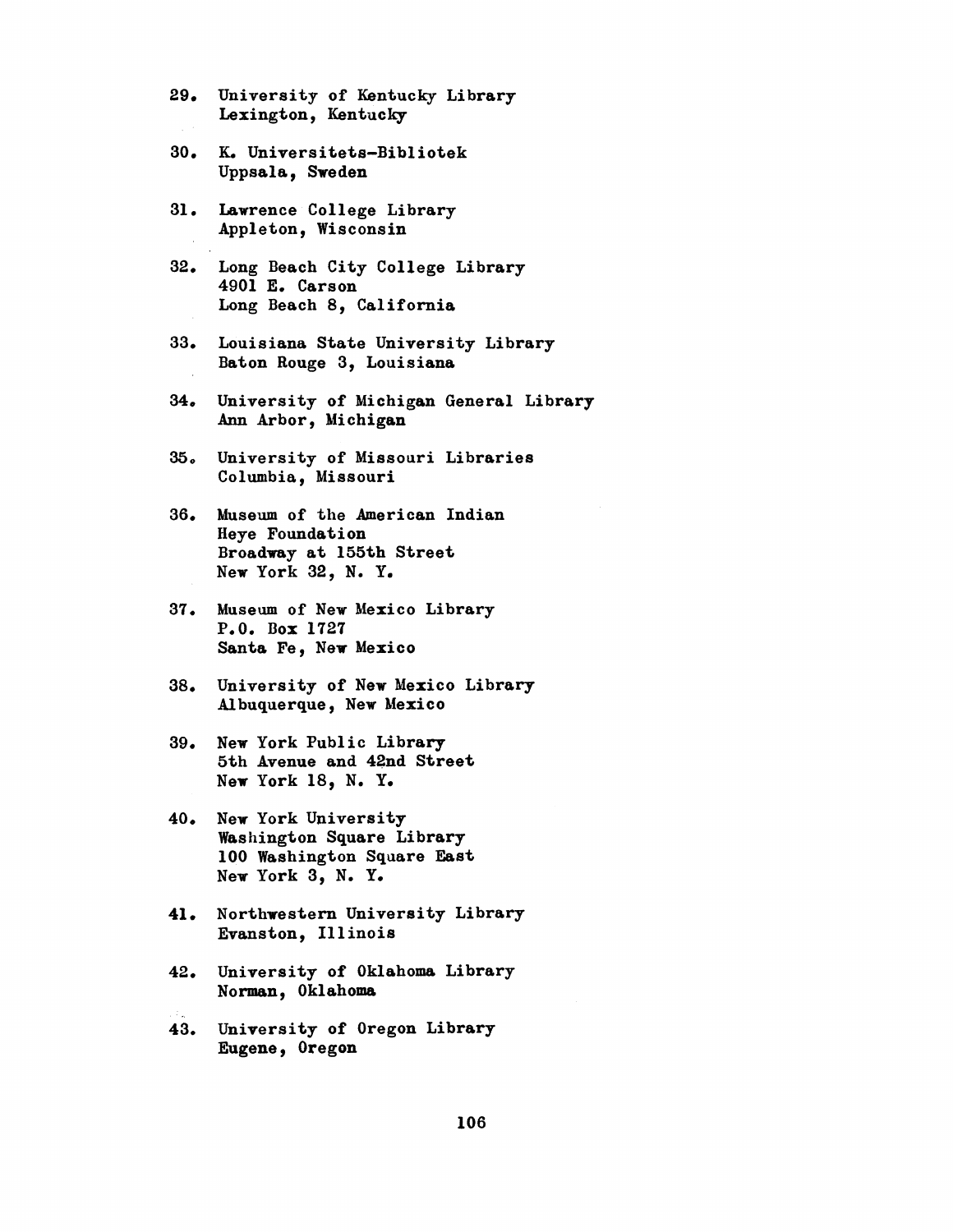- 44. Oregon State Library State Library Building Salem, Oregon
- 45. Peabody Museum of Archaeology and Ethnology, Library Harvard University Cambridge 38, Massachusetts
- 46. Peabody Museum Library Yale University New Haven, Connecticut
- 47. University of Pennsylvania Library 34th Street and Woodland Ave. Philadelphia 4, Pennsylvania
- 48. The Reed Institute Reed College Library Portland 2, Oregon
- 49. San Diego Museum of Man Balboa Park San Diego, California
- 50. San Francisco State College Library 1600 Holloway Ave. San Francisco 27, California
- 51. Smithsonian Institution Library Washington 25, D.C.
- 52. Southwest Museum Library Highland Park Los Angeles 42, California
- 53. Stanford University Libraries Stanford, California
- 54. University of Tennessee Library Knoxville 16, Tennessee
- 55. University of Texas Library Austin 12, Texas
- 56. University of Toronto Library Toronto 5, Canada
- 57. Tulane University Howard-Tilton Memorial Library New Orleans 18, Louisiana
- 58. University Of Utah Library Salt Lake City 1, Utah